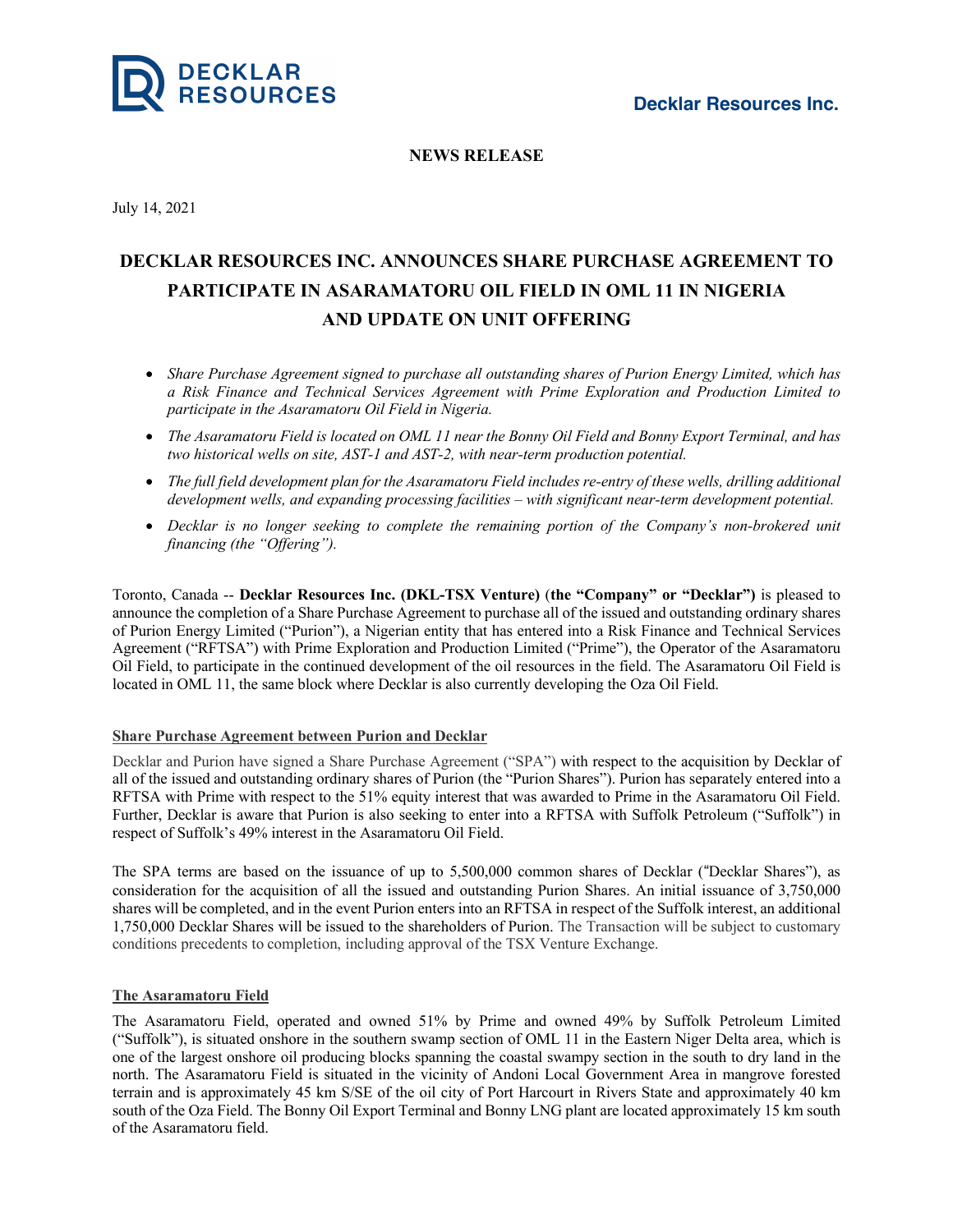The Asaramatoru Field was formerly operated by Shell Petroleum Development Company of Nigeria Limited ("SPDC"). SPDC discovered the oil field in 1973 with the drilling of the AST-1 well, which discovered 10 hydrocarbon bearing reservoirs. The AST-2 well was drilled by SPDC in 1989 and discovered additional oil reservoirs in a separate fault block. SPDC never placed the two wells on production and suspended both wells after the drilling and completion activities. Data available includes the wireline well logs, additional test data, and a 3D seismic survey conducted in 1996.

The Asaramatoru Field was awarded to Prime and Suffolk by the Federal Government of Nigeria in 2004 as part of the first Marginal Field Program. A subsidiary of Prime was appointed operator of the field.

Prime and Suffolk re-entered the existing two wells and commenced initial production testing activities in 2014. The wells produced an average of 2,700 barrels oil per day during intermittent production over three years, with the crude production being barged to an offshore facility for storage and export. The two wells have been shut in since late 2018 due to lower oil prices and logistics connected with barging and export activities, and limited storage facilities at the well locations.

Decklar and Prime's next planned stages for development of the Asaramatoru Oil Field include pulling out the existing tubing from the AST-1 and AST-2 wells, running cement bond logs and cased hole reservoir saturation logs and running new dual-string completions in both existing wells. It is then anticipated that an additional seven wells will be drilled for full field development, and production facilities, flow lines, and export facilities will be installed in phases as the field development progresses.

The full field development plan will include the expansion of the processing facilities to enable handling and processing of up to 20,000 barrels of crude per day for the expected peak production levels including installing a 10 km export flow-line from the Asaramatoru Oil Field to a tie-in point at the Oloma Flow Station which is connected to the nearby Bonny Export Terminal.

Duncan Blount, CEO of Decklar, stated "the participation in the proven Asaramatoru Oil Field is another significant milestone for Decklar in our growth strategy of acquiring and developing near-term cash flow generating assets in Nigeria's Niger Delta region. With the acquisition of the interest in the Asaramatoru Field, we expect that Decklar will be producing from two oil fields, the Oza Field and the Asaramatoru Field, by the end of the year."

## **Update on Unit Offering**

Decklar also announces that it is no longer seeking to complete the remaining \$4,925,000 of the Company's \$15,000,000 non-brokered unit financing (the "Offering"). The Offering was conducted by way of a unit offering at a price of \$1.00 per unit (a "Unit"), with each Unit consisting of one common share of Decklar (a "Common Share") and one-half common share purchase warrant (each whole warrant, a "Warrant"). Each Warrant entitles the holder thereof to acquire one Common Share at an exercise price of \$1.50 per Common Share for a period of 12 months from the closing date of the Offering.

The first closing of the Offering was completed for total gross proceeds of CAD \$10,075,000 in respect of subscriptions for 10,075,000 Units, with net proceeds to the Company totaling CAD \$9,404,700.

Funds raised by the Offering will be used to pursue new oil and gas development opportunities in Nigeria, to continue to develop the Oza Oil Field, and for general corporate purposes.

#### **For further information:**

Duncan T. Blount Chief Executive Officer Telephone: +1 305 890 6516 Email: dblount@decklarresources.com

David Halpin Chief Financial Officer Telephone: +1 403 816 3029 Email:davidhalpin@decklarpetroleum.com

Investor Relations: info@decklarresources.com